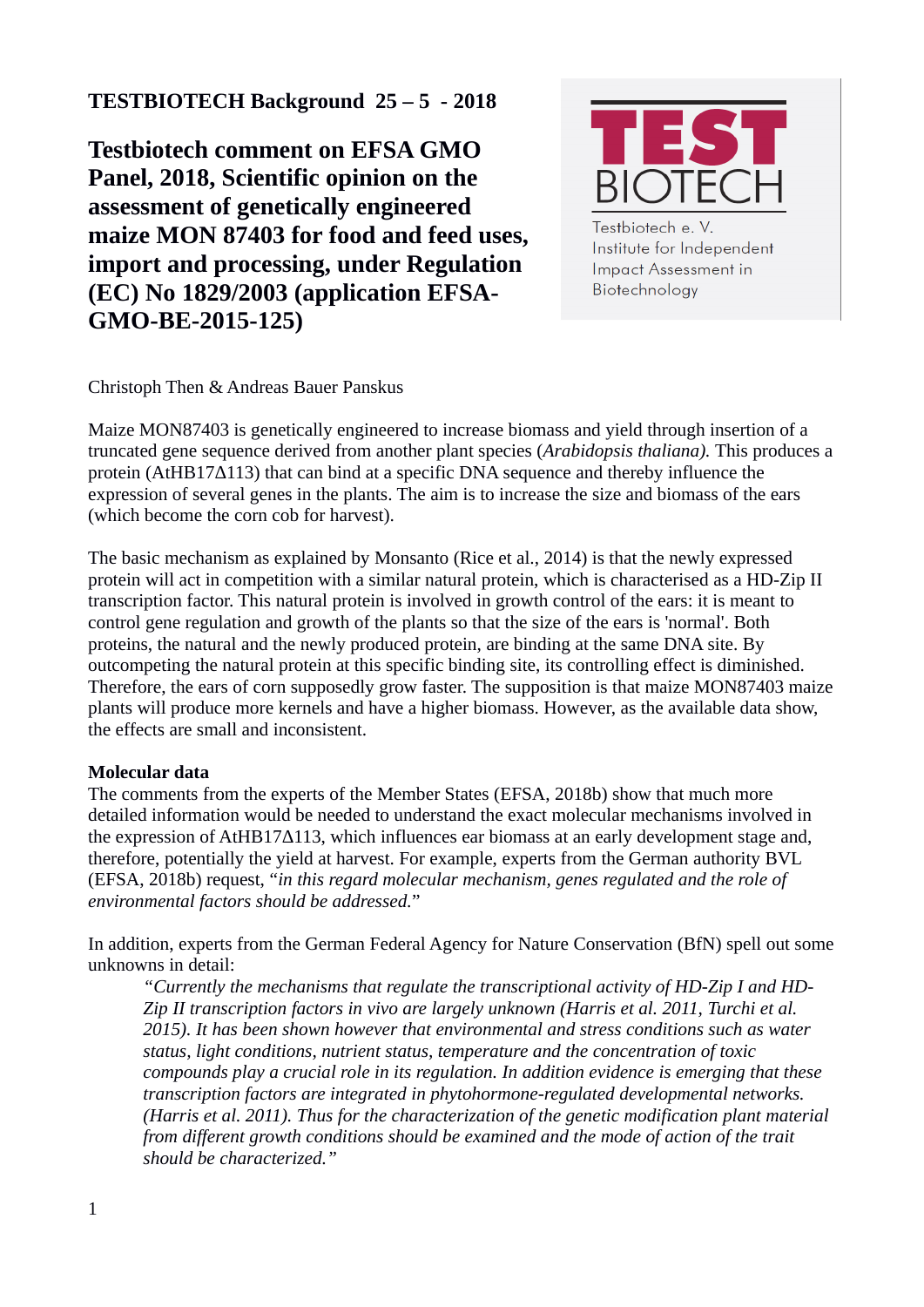Indeed, the most relevant publication prepared with experts from Monsanto and Dupont (Rice et al., 2014) does not answer crucial questions regarding the underlying mechanisms. This publication shows that the expression of several plant genes and related proteins are changed in the genetically engineered maize. Some of these natural proteins have similarity with heat shock proteins, others are regulatory proteins; some are involved in cell wall organisation or are just of hypothetical nature. The exact mechanisms causing the supposedly intended effects and their possible side effects remain a matter of uncertainty and non-knowledge. As the authors conclude: "*It is not yet clear what role these proteins may play in ear growth and development in maize.*" Further, the overall effects are described as minor: "*Overall, the observed effects of AtHB17Δ113 on the maize ear inflorescence and ear transcriptome were very small.*"

Furthermore, the outcome of the field trials shows that the observed effects were not only small, but also inconsistent. As an analysis of the data from the field trials shows, ear biomass and kernel weight developed differently and were dependent on the specific site of the field trial. In several of the field trials, no statistically significant effects could be observed in regard to the expected effects. EFSA (2018a) summarises:

*"The GMO Panel acknowledges that the change due to the intended trait is known to be of limited amplitude, and that the AtHB17Δ113 protein is expressed in maize MON 87403, which suggests that the manifestation of the trait may depend on environmental conditions in the field trials."* 

In conclusion, risk assessment on a molecular level shows several major uncertainties regarding the intended molecular mechanisms and unintended changes in biochemical pathways. Furthermore, gene expression depends on environmental conditions. No data were provided on whether gene expression also depends on the genetic background of the specific varieties.

Risk assessment cannot be concluded under these circumstances. To reduce uncertainties, the plants should be investigated under a wide range of defined environmental conditions taking into account potential extreme stress conditions, such as those caused by ongoing climate change. In addition, more varieties should have been included in the trials since it is known that the genetic background of the varieties can influence the level of expression of any inserted genes. Furthermore, much more data would be needed to assess the effects of the additional DNA on the genome of the plants, the transcriptome, proteome and metabolome.

**Comparative assessment (for compositional analysis and agronomic traits and phenotype)** As EFSA (2018a) points out, the data from the field trials indicate that the magnitude of the effects is dependent on environmental factors.

However, the maize was only grown for one year and all the field trials were carried out in the US, leaving aside other important maize producing countries. As a result, the plants were grown under a too narrow range of environmental conditions that do not allow any conclusions to be drawn upon the quality and safety of the plants under different conditions, such as those related to climate change. Furthermore, according to EFSA, the data on biotic and abiotic stressors occurring during the field trials were not statistically analysed.

Remarkably, EFSA raises the question of whether the data from these trials can be used for risk assessment at all, since the intended effects were only observed in some of the field trials:

*"Based on the provided data, four out of seven sites from which samples were taken for the compositional analysis, phenotypic manifestation of the intended trait was realised. For*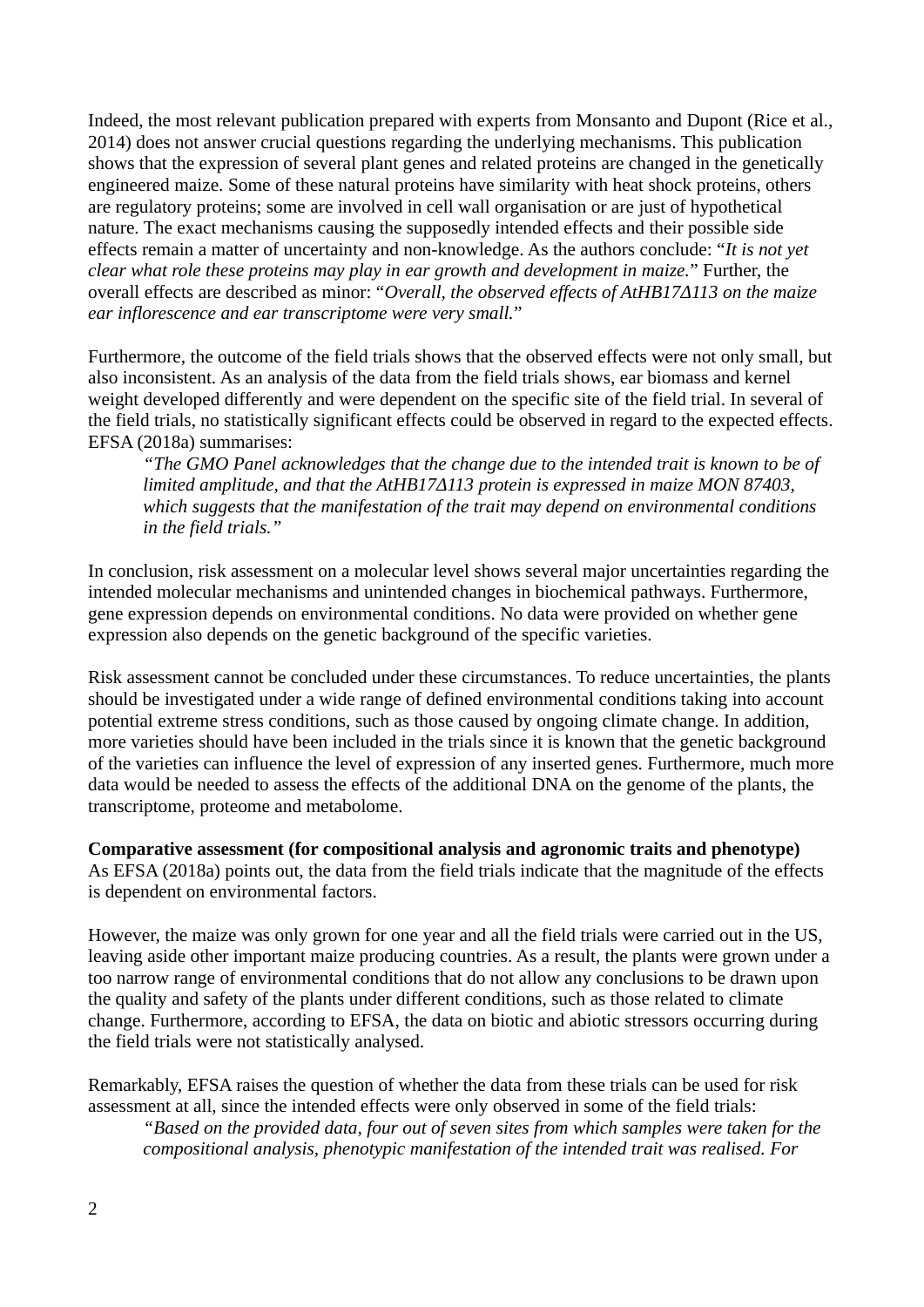*these sites, the ear biomass (at the R1 or R6 stage) [explanation by Testbiotech: these are specific stages of growth] was higher. However, only for one site the increase in ear biomass was statistically significant at the R1 and R6 stages, which raised the question on whether compositional data obtained from the field trials would allow a thorough risk assessment."*

Indeed, the relatively low number of differences in plant composition derived from comparison with the conventional plants might be due to failure of the intended additional gene function.

In conclusion and in awareness of the uncertainties in the assessment on the molecular level, the risk assessment cannot be completed. Any assumptions that products derived from MON87403 do not show unintended effects that would raise safety concerns are not based on sufficient evidence. In light of the facts, EFSA´s final conclusions on comparative assessment are nothing more than a kind of guessing game in a situation of profound non-knowledge:

*"The GMO Panel concludes that the agronomic, phenotypic and compositional analysis did not identify issues requiring further assessment regarding food and feed safety and its environmental impact."*

#### **Toxicology**

The maize used for the 90-day feeding study was not sufficiently assessed in regard to its biological characteristics and the magnitude of the intended effects. It is unclear whether the maize used in the diet is representative for the products that might be derived from MON87403 grown under practical conditions.

Consequently, the data provided from feeding studies cannot be considered to be sufficient to show the safety of the product.

#### **Allergenicity**

No tests were conducted to assess whether the concentration of known maize allergens was increased due to the insertion of the additional gene construct. Since the introduced trait interferes with the plants metabolism on several levels, more data are needed to show to which extent the maize is changed in regard to its allergenic properties.

#### **Nutritional Assessment**

The maize used for the feeding study with poultry was not sufficiently assessed in regard to its biological characteristics and the magnitude of the intended effects. It is unclear whether the maize used in the diet is representative for products that might be derived from MON87403 grown under practical conditions.

Consequently, the data provided from the feeding studies cannot be considered to be sufficient to show the nutritional quality of the product.

#### **Environmental risk assessment**

EFSA discusses the risk of gene flow from maize MON87403 to teosinte plants. These plants have been found growing in Spain for more than a decade and are wild relatives (ancestors) of cultivated maize. Depending on the subspecies of teosinte, gene flow is more or less likely to occur. However, the subspecies occurring in Spain has not been fully identified and seems to be a hybrid between maize and teosinte. Its actual potential for gene flow with maize in the fields is not known Trtikova et al. (2017).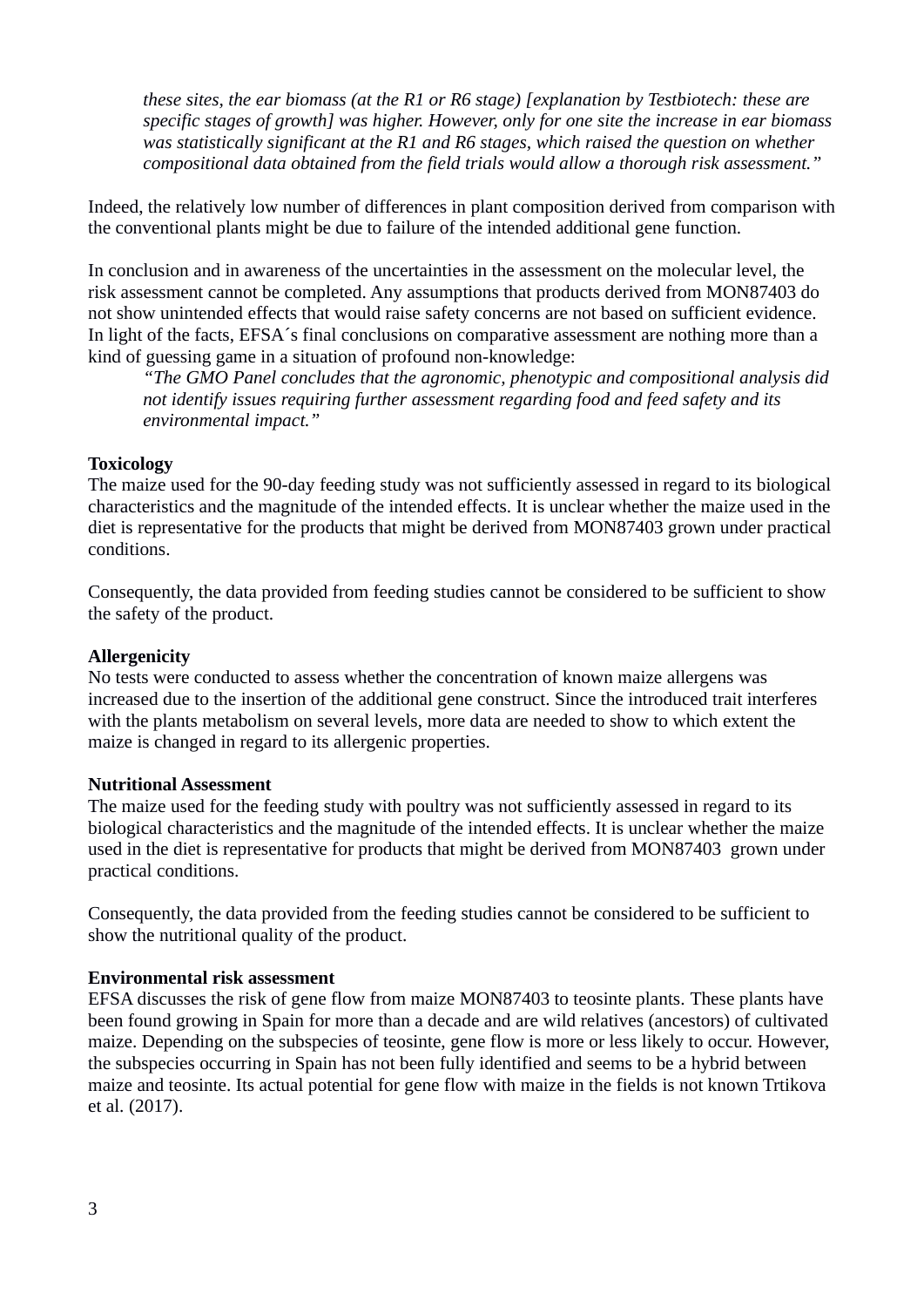MON87403 is not allowed for cultivation in the EU, however, spillage of imported kernels might lead to spontaneous transgenic plant populations. Pollen from these plants – under some circumstances - could enable gene flow to teosinte plants.

Without having any data on gene expression and possible effects on teosinte plants, EFSA (2018a), nevertheless, indicated that gene flow from maize MON87403 to teosinte would not cause problems because, as yet, teosinte has only been observed in the fields and not outside cultivated fields.

*"Vertical gene transfer from maize is limited to Zea species. Wild relatives of maize outside cultivation are not known/reported in Europe (…). Therefore, potential vertical gene transfer is restricted to maize and weedy Zea species, such as teosintes and/or maize-teosinte hybrids, occurring in cultivated areas."*

A paper published by Devos et al. (2018) was one of the publications used for the EFSA assessment. It was written by Yann Devos, who works for EFSA, together with Alan Raybould, who works for biotech company Syngenta, which sells genetically engineered maize. Other experts from EFSA were also involved, including Antoine Messéan, Jeremy Sweet and Elisabeth Waigmann. It is remarkable that Devos, Sweet and Messéan were also involved in the risk assessment of MON87403. There are clearly several reasons why this kind of expert involvement needs to be regarded as a conflict of interest.

Whatever the case, the assumptions of EFSA and of Devos et al. (2018) are biased and lead to the wrong conclusions. Devos et al. (2018) acknowledge that currently there is no "*information of the expression of the transgenes in the hybrid plants*". They do not deem such data to be necessary. Instead, they simply state that a "*worst-case assumption is that any teosinte × GM maize hybrids will express/manifest the traits that the transgenes confer*".

Thus, these experts assume that once the transgenes have escaped to teosinte they will somehow preserve the intended biological trait originally inserted. They seem to think of the transgene as an inert BioBrick, which has a predictable function that is independent of the rest of the organism and its interaction with the environment. This is wrong. For example weedy rice, derived from Bt rice (Cao et al., 2009) and from glyphosate resistant rice (Fang et al., 2018) is known to show enhanced fitness that is not related to the intended trait.

Currently, there are neither EFSA guidelines nor methods for making detailed assessments of the risks associated with genetically engineered plants emerging from unintended crossings and next generation effects. Risk assessment as performed by EFSA only considers genetically engineered plants that are grown for just one season and are re-sown every year.

Devos et al. (2018) try to escape this factual complexity by stating that risk assessment "*focuses the assessment on the phenomena that are important for decision-makers and away from the multitude of other changes that may interest scientists, but which are irrelevant for ERA*". This approach is clearly failing by design: In many cases, there is no clear cut difference between environmental risk assessment (ERA) and basic research on the biological characteristics of genetically engineered plants.

Genetically engineered plants are mostly grown for just one season and re-sown every year. This enables the company to check the seeds in regard to their most relevant economic characteristics before they go into the fields. However, potential teosinte  $\times$  GM maize hybrids and their offspring will not undergo any additional quality or safety checks before they appear in the fields. Instead, they are simply new, untested, never risk assessed transgenic plants. Therefore, they cannot be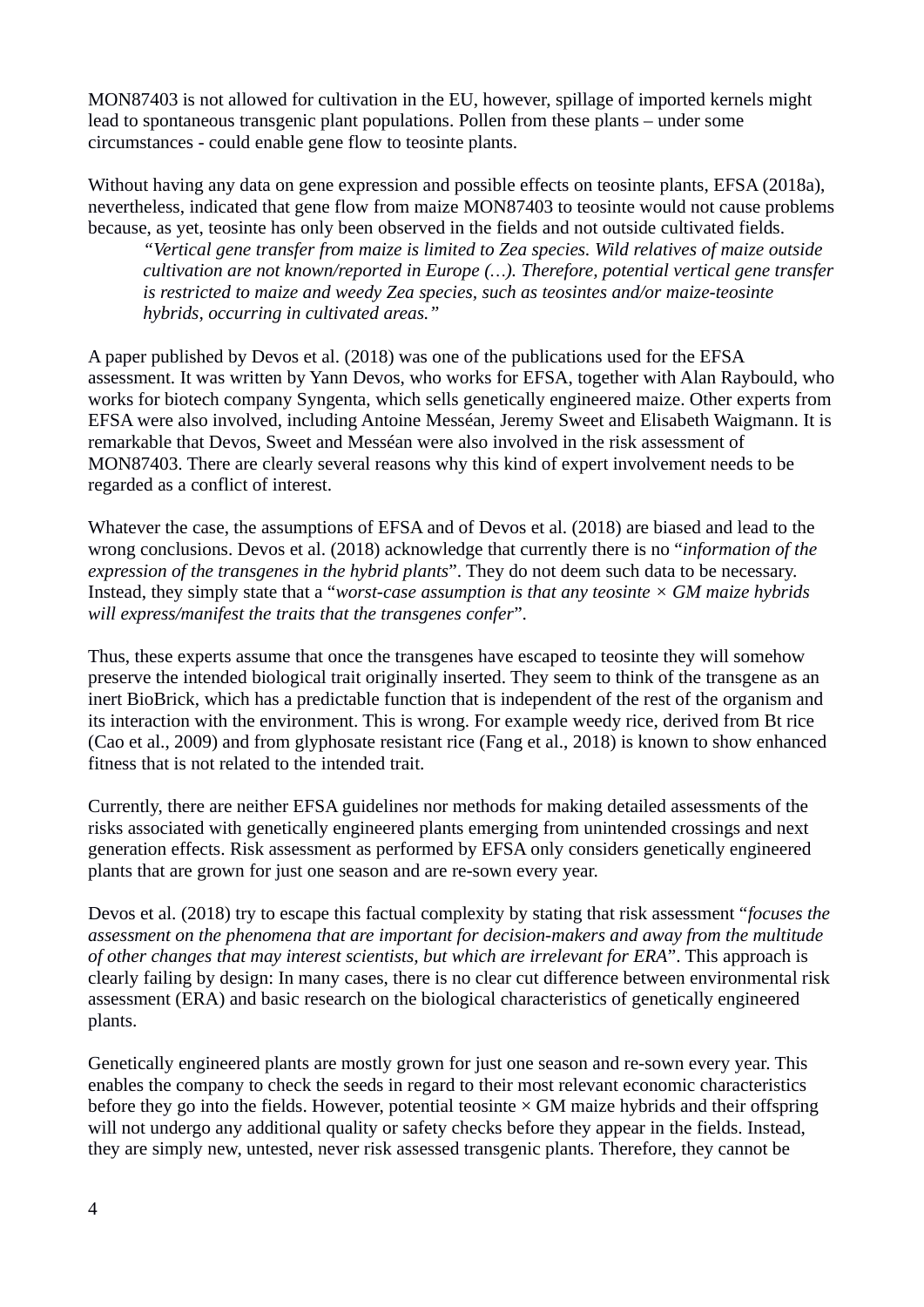allowed to emerge and persist in the environment. This problem does not depend on the question of whether teosinte will spread beyond sites of agricultural production.

Therefore, the ERA of EFSA has to be rejected due to significant methodological flaws and due to the bias caused by conflicts of interest.

# **Others**

Metabolic pathways which interfere with plant growth are multifunctional and complex. They are connected to plant characteristics such as stress reactions, fitness and composition of the plants constituents. Under these circumstances, risk assessment has to be driven by the hypothesis that the biological characteristics of the plants as a whole will be changed by the genomic intervention.

The risk manager and the risk assessor need to be aware of these challenges. The pending application should be stopped and a comprehensive methodology of risk analysis for this category of plants should be developed.

## **Conclusion and recommendations:**

The EFSA opinion does not identify the true range of uncertainties and the current limits of knowledge. The risk manager should therefore reject this opinion and not allow import of maize MON87043.

## **References:**

Cao, Q.-J., Xia, H., Yang, X., Lu, B.-R. (2009) Performance of Hybrids between Weedy Rice and Insect-resistant Transgenic Rice under Field Experiments: Implication for Environmental Biosafety Assessment. J. Integr. Plant Biol. 51, 1138–1148.<https://doi.org/10.1111/j.1744-7909.2009.00877.x>

Devos, Y., Ortiz-García, S., Hokanson, K.E., Raybould, A. (2018) Teosinte and maize × teosinte hybrid plants in Europe−Environmental risk assessment and management implications for genetically modified maize. Agric. Ecosyst. Environ. 259, 19–27. <https://doi.org/10.1016/j.agee.2018.02.032>

EFSA GMO Panel (2018a) Scientific Opinion on the assessment of genetically modified maize MON 87403 for food and feed uses, import and processing, under Regulation (EC) No 1829/2003 (application EFSA-GMO-BE-2015-125). EFSA Journal 2018;16(3):5225, 28 pp <https://doi.org/10.2903/j.efsa.2018.5225>

EFSA GMO Panel (2018b) Comments from the experts of the EU Member States on the Scientific Opinion on the assessment of genetically modified maize MON 87403 for food and feed uses, import and processing, under Regulation (EC) No 1829/2003 (application EFSA-GMO-BE-2015- 125). EFSA Journal 2018;16(3):5225, 28 pp, accessed via the register of EFSA, <http://registerofquestions.efsa.europa.eu/roqFrontend/login?1>

Fang, J., Nan, P., Gu, Z., Ge, X., Feng, Y.-Q., Lu, B.-R. (2018) Overexpressing Exogenous 5- Enolpyruvylshikimate-3-Phosphate Synthase (EPSPS) Genes Increases Fecundity and Auxin Content of Transgenic Arabidopsis Plants. Front Plant Sci. 9, 233. <https://doi.org/10.3389/fpls.2018.00233>

Harris, J.C., Hrmova, M., Lopato, S., Langridge, P. (2011) Modulation of plant growth by HD-Zip class I and II transcription factors in response to environmental stimuli. New Phytologist 190, 823– 837.<https://doi.org/10.1111/j.1469-8137.2011.03733.x>